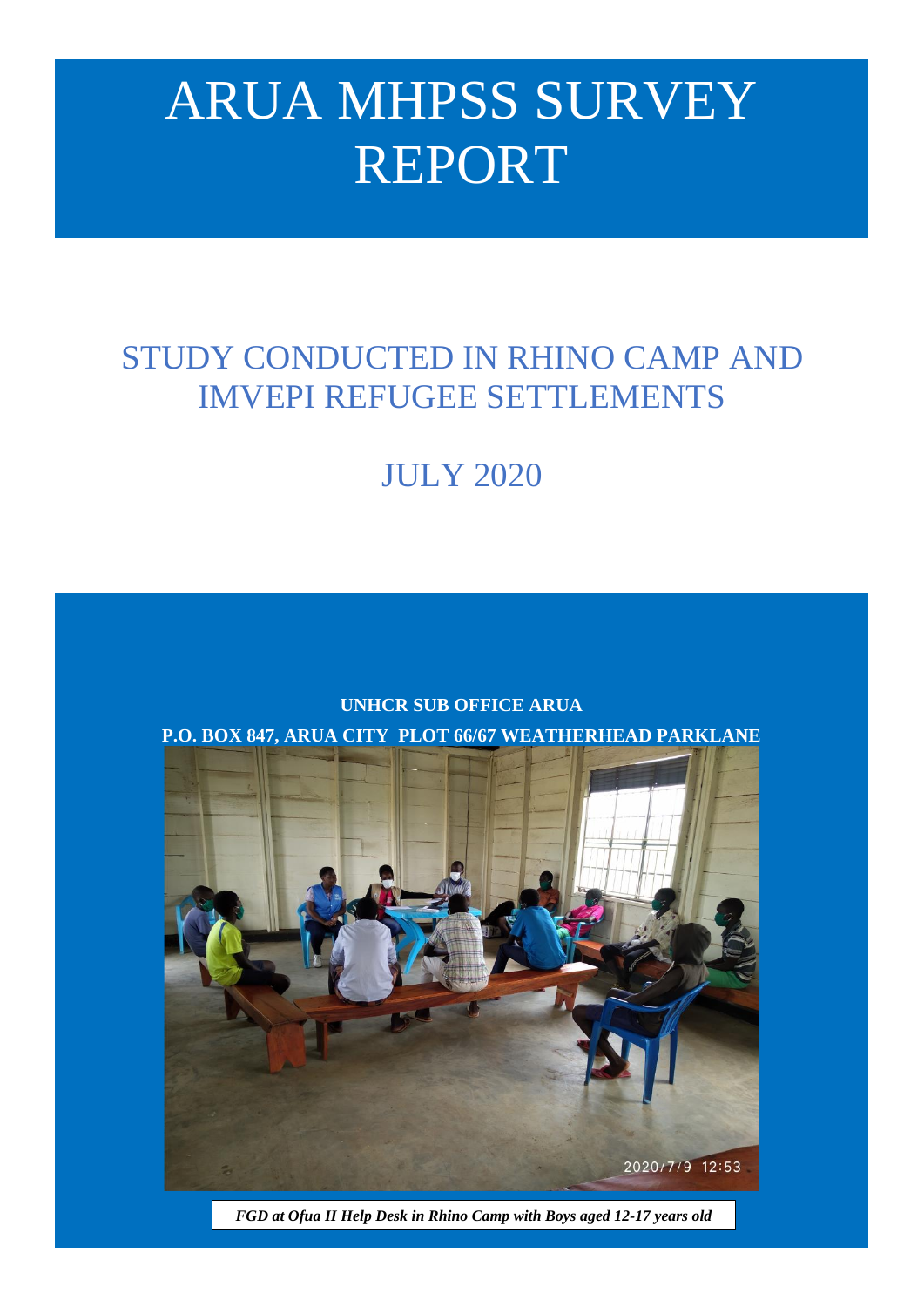### **Table of Contents Page**

| 1.0 |  |  |  |
|-----|--|--|--|
| 2.0 |  |  |  |
| 3.0 |  |  |  |
| 4.0 |  |  |  |
| 4.1 |  |  |  |
| 4.2 |  |  |  |
| 4.3 |  |  |  |
| 4.4 |  |  |  |
| 4.5 |  |  |  |
| 4.6 |  |  |  |
| 4.7 |  |  |  |
| 4.8 |  |  |  |
|     |  |  |  |
|     |  |  |  |
|     |  |  |  |
|     |  |  |  |
|     |  |  |  |
|     |  |  |  |

### **List of figures Page**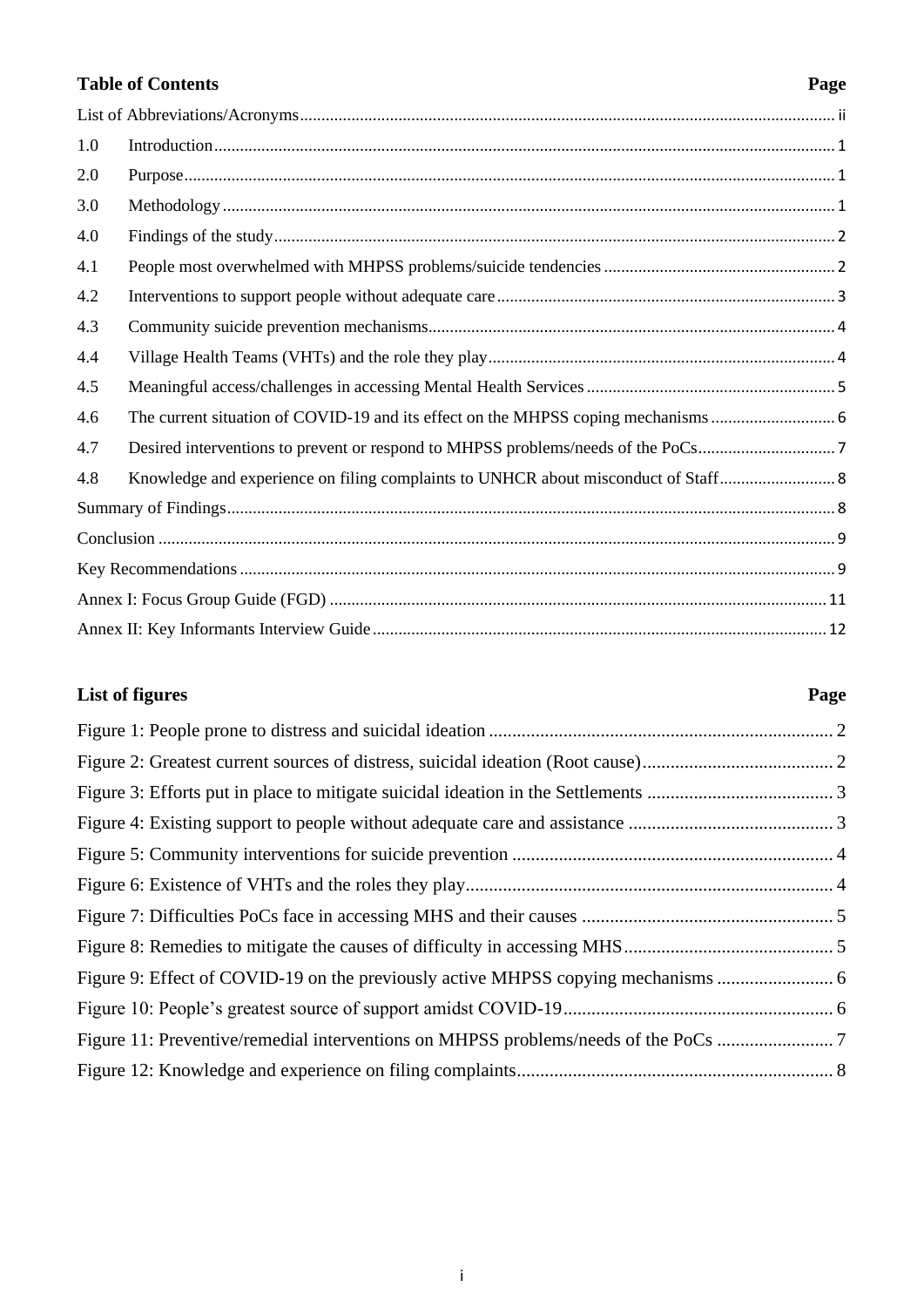**OWN UNHOR** i<mark>ssioner for Refugees</mark><br>ns Unies pour les réfugiés

**List of Abbreviations/Acronyms**

<span id="page-2-0"></span>

| COO                 | Country of Origin                              |
|---------------------|------------------------------------------------|
| COVID <sub>19</sub> | 2019 Novel Corona Virus Disease                |
| FGDs                | <b>Focus Group Discussions</b>                 |
| IM                  | <b>Information Management</b>                  |
| KII                 | Key Informants Interview                       |
| <b>MHPSS</b>        | Mental Health and Psychosocial Support         |
| <b>MHS</b>          | <b>Mental Health Services</b>                  |
| <b>OPM</b>          | Office of the Prime Minister                   |
| PoCs                | Persons of Concern                             |
| <b>PSN</b>          | Persons with Specific Needs                    |
| <b>PWDs</b>         | Persons with Disabilities                      |
| <b>RWC</b>          | Refugee Welfare Council                        |
| <b>SGBV</b>         | <b>Sexual Gender Based Violence</b>            |
| <b>TPO</b>          | <b>Transcultural Psychosocial Organization</b> |
| <b>UASC</b>         | Unaccompanied and Separated Children           |
| <b>UNHCR</b>        | United Nations High Commission for Refuges     |
| <b>VHT</b>          | Village Health Team                            |
| <b>WASH</b>         | Water, Sanitation and Hygiene                  |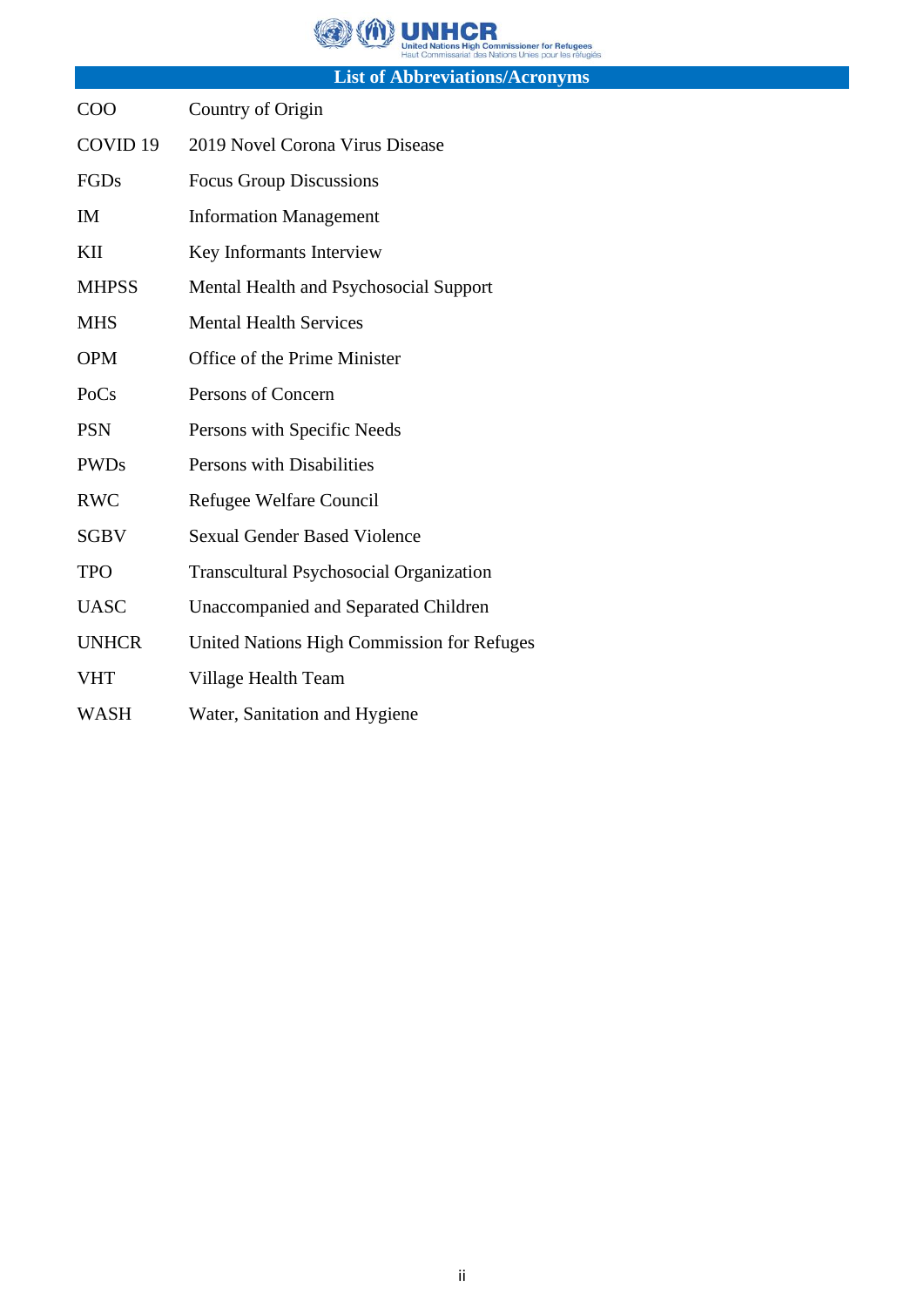#### <span id="page-3-0"></span>**1.0 Introduction**

This report is on the findings of the focus group discussions and key informants' interviews conducted on the causes of distress and suicidal ideation, the most affected population groups, the impact of SGBV and COVID-19 on Mental Health and Psychosocial (MHPSS) wellbeing of the Persons of Concern (PoCs) and the possible desired interventions to mitigate the suicidal tendencies among the PoCs.

| <b>Report Writer</b> | Arua Protection Department (SGBV & IM Units)             |
|----------------------|----------------------------------------------------------|
| Location             | Arua Sub-Office                                          |
| <b>Target Groups</b> | Boys, Girls, Men, Women, Ethnic and Religious minorities |
| <b>Date</b>          | 03/08/2020                                               |

#### <span id="page-3-1"></span>**2.0 Purpose**

The purpose of the survey is to have a better understanding of the factors leading to increased Mental Health and Psychosocial problems faced by persons of concern in the Imvepi and Rhino Camp Refugee Settlements. During protection monitoring, sseveral attempted and complete suicides were closely linked to SGBV. The purpose of the survey is to track the prevalence of suicide and attempted suicide cases as a direct recommendation from the SGBV Sub Working Group Meetings in both Rhino Camp and Imvepi Refugee Settlements. The recommendations arising from the discussions will help in designing appropriate preventive and response strategies for improved prevention and response to Mental Health and Psychological problems or needs of women, men, boys and girls.

#### <span id="page-3-2"></span>**3.0 Methodology**

The survey employed two data collection methods that is Focus Group Discussions (FGDs) and Key Informant Interviews (KII). A total of 40 FGDs (27 in Rhino and 13 in Imvepi) were conducted separately in groups of 10 members comprising of Girls aged 12 to 17 years old, including those in school and out of school, Boys aged 12 to 17 years old, including those in school and out of school, Women aged 19 to 45 years old, Men aged 19 to 45 years old, Women aged 45+ years old, Men aged 45+ years old, Persons with Disabilities, Ethnic Minorities and Religious Minorities.

The FGDs were sampled using the stratified sampling method where the Settlements were divided into Zones that represented the strata. The selected strata were of homogeneous characteristics representative of the entire population. The number of FGDs conducted were proportionately estimated from the population of the Settlement and later the Zone to conclusively determine the number of groups per each stratum.

Twelve (12) KIIs (7 in Imvepi and 5 in Rhino) were drawn from among Psychiatric officer, Social workers, OPM Protection staff, Village Health Teams (VHTs), Refugee Welfare Committee (RWCs) and Police. Both purposive and snowball sampling methods were used to draw the Key Informants during the survey.

The total sample size of 412 respondents was reached during the survey, and this was slightly higher than the estimated target of 383 respondents drawn from a population 186,252 Persons of Concern (PoCs). This was considered on the argument that the bigger the sample size the higher the precision of the results.

The choice of sampling methods did not pose any limitation or challenge to the study, but rather enhanced representative sampling where the results of the study can be statistically inferenced at the 95% confidence interval and acknowledged as credible representation of the entire population.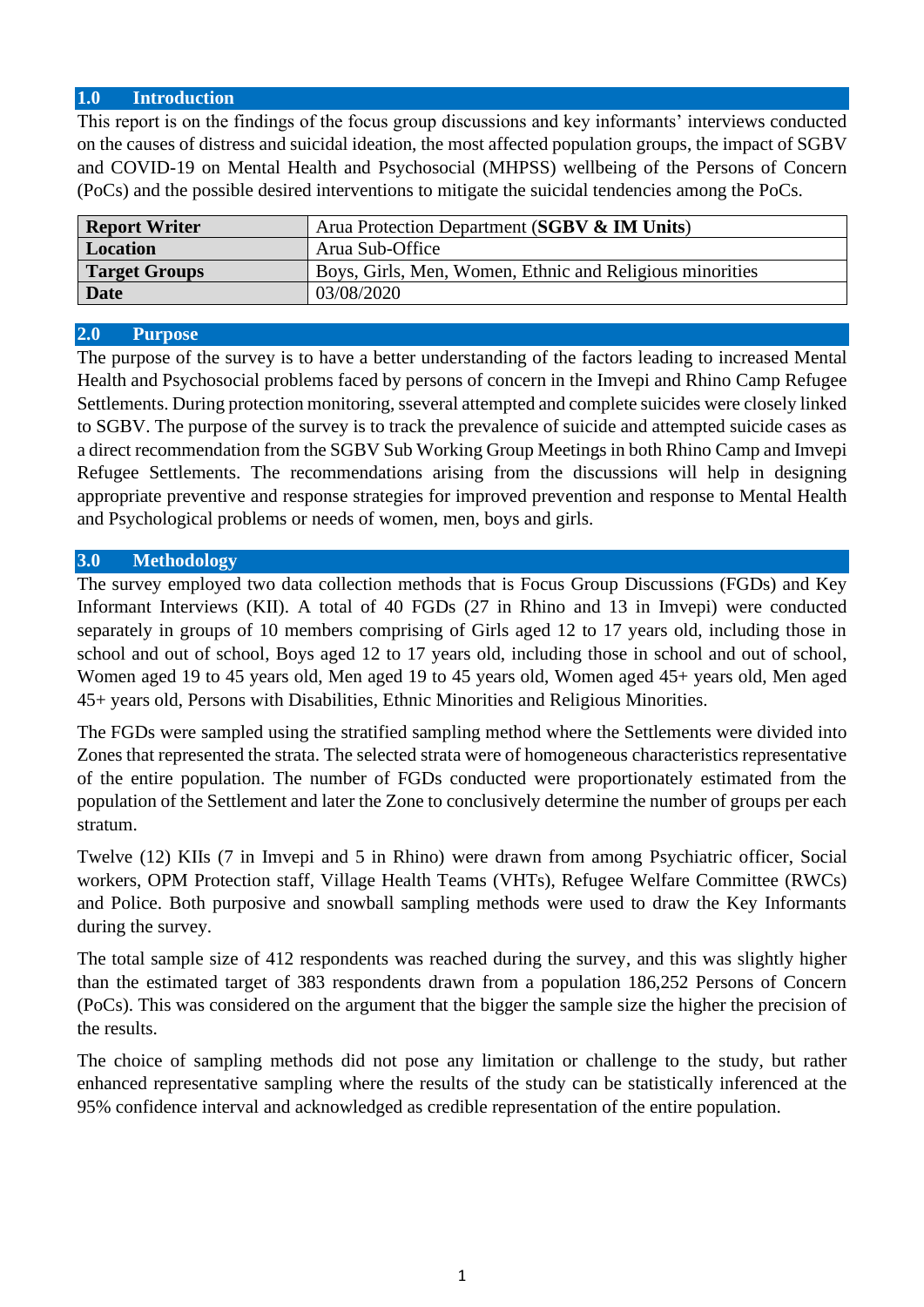**ioner for Refugees**<br>Unies pour les réfugiés

#### <span id="page-4-0"></span>**4.0 Findings of the study**

#### <span id="page-4-1"></span>**4.1 People most overwhelmed with MHPSS problems/suicide tendencies**

The study sought to understand the category of people most overwhelmed with Mental Health and Psychological problems/suicide tendencies and unable to cope with the situation or function normally. The findings are as in figure 1 below;



<span id="page-4-2"></span>

#### *Source: Key Informant Interviews and FGDs*

The survey revealed that the Youth, women, PWDs, single parents, UASC and the elderly are the most overwhelmed with Mental Health and Psychological problems/suicide tendencies and are unable to cope with the situation or function normally.

The greatest sources of distress and suicidal ideation include; SGBV especially intimate partner violence (over decision making and polygamy), limited access to basic needs, reduction in food and cash assistance, drug abuse and limited support from parents or caregivers' details as in Figure 2 below.

The study further revealed that some efforts have been put in place by different actors to mitigate distress and suicidal ideation among the persons of concern. These include; counselling by community leaders and partners, community sensitization and dialogue, assistance from humanitarian partners, livelihood support activities and timely reporting to Police, partners and RWCs among others as in figure 3.

#### <span id="page-4-3"></span>**Figure 2: Greatest current sources of distress, suicidal ideation (Root cause)**



*Source: Key Informant Interviews and FGDs*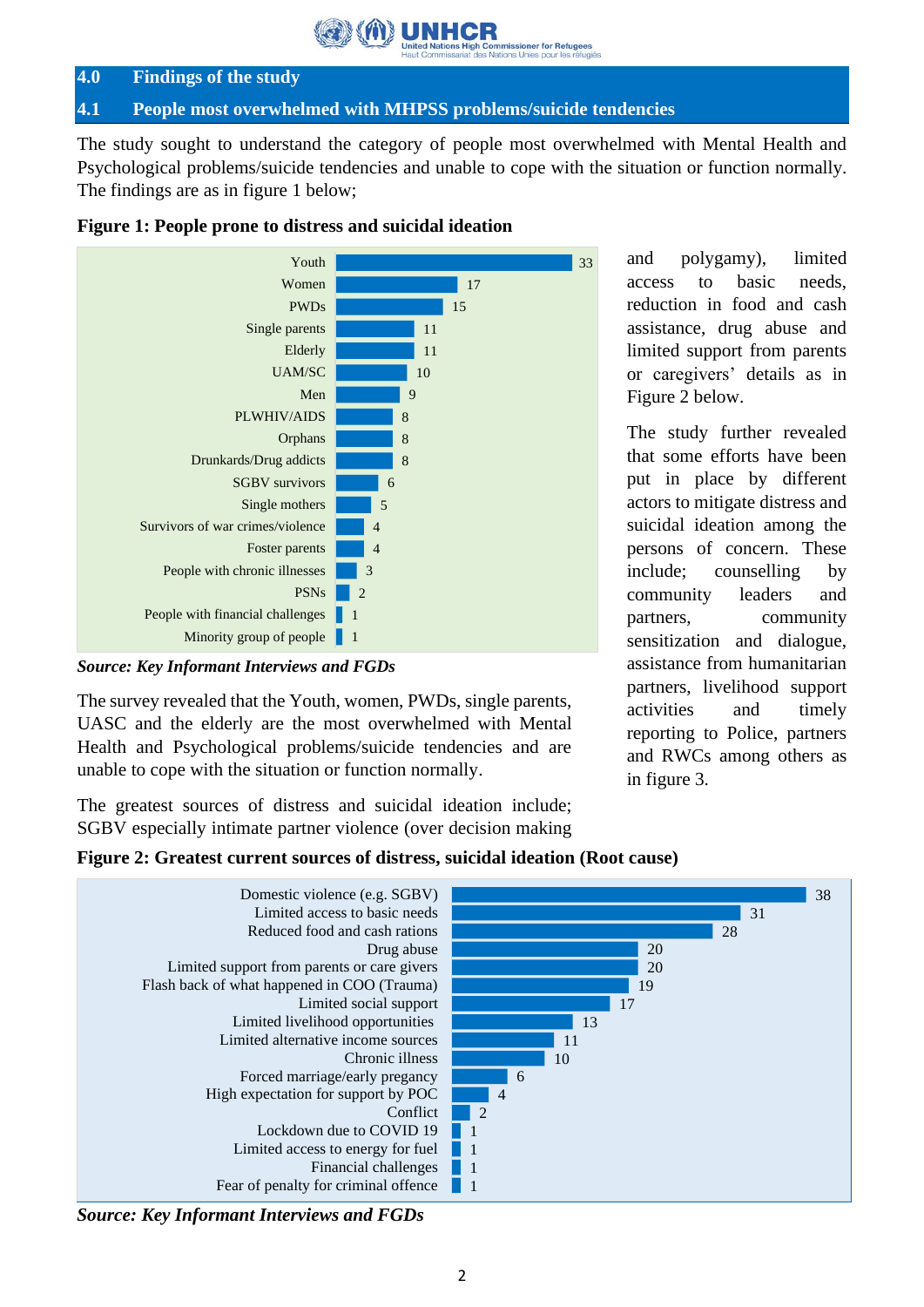

#### <span id="page-5-1"></span>**Figure 3: Efforts put in place to mitigate suicidal ideation in the Settlements**



*Source: Key Informant Interviews and FGDs*

#### <span id="page-5-0"></span>**4.2 Interventions to support people without adequate care**

In the interest of the survey to understand what has been done to support people without adequate care e.g. isolated persons, SGBV survivors and or separated children; the study revealed that material support, PSN support with shelter and services, counselling from community leaders and partners, livelihood support activities, medical support, reporting/referral of suicide cases to police, Partners and RWCs and general community support are some of the available support options.

<span id="page-5-2"></span>



*Source: Key Informant Interviews and FGDs*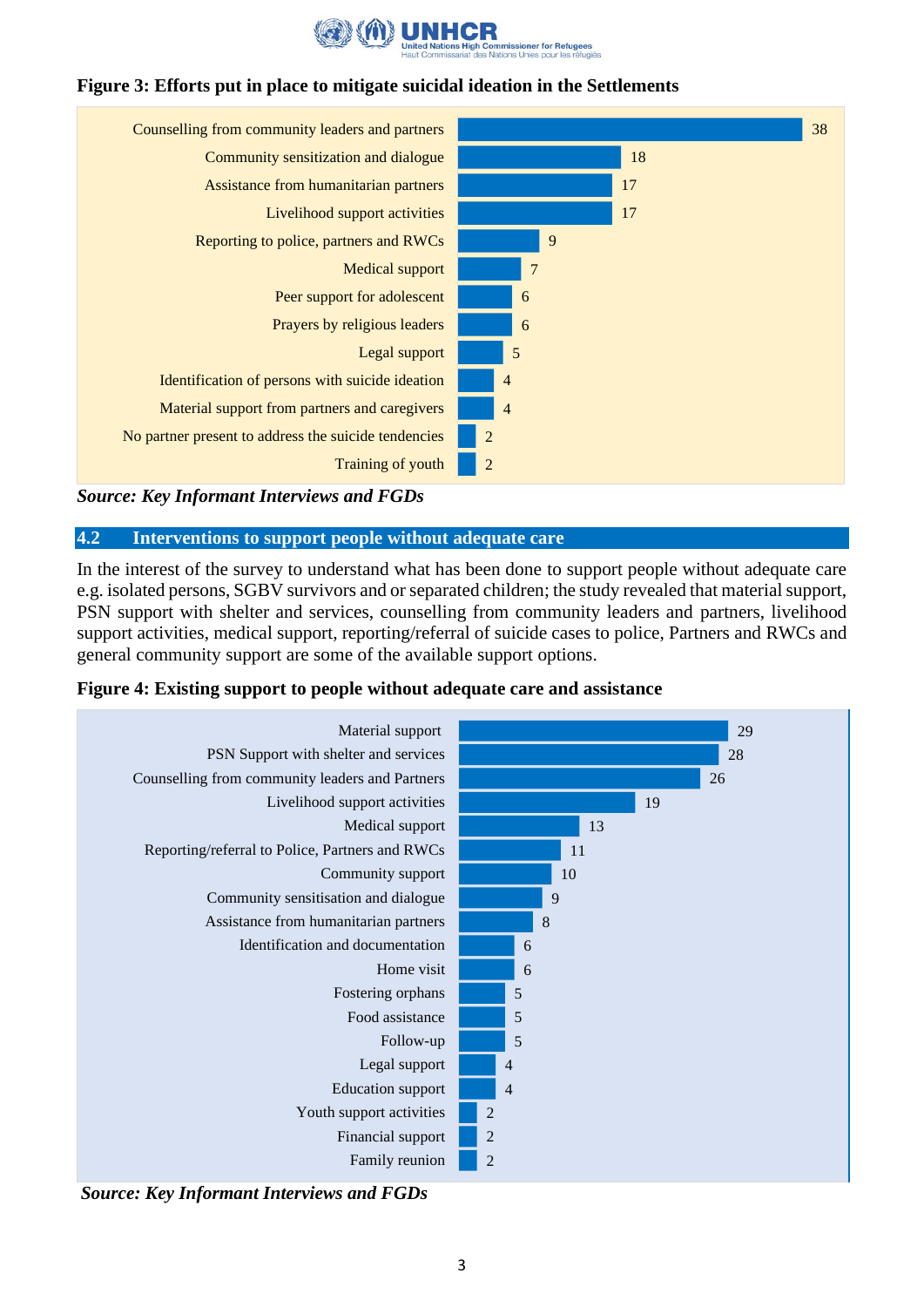ssioner for Refuge

#### <span id="page-6-0"></span>**4.3 Community suicide prevention mechanisms**

The survey sought to understand what the community does to prevent suicides and the following was revealed as detailed in figure 5 below;

<span id="page-6-2"></span>



#### *Source: FGDs*

The FGDs revealed that communities have been responding to suicidal prevention through provision of counselling services with support of partners, sensitization/awareness creation, reporting suicide attempts to leaders, partners and the police and engaging in spiritual support of victims.

#### <span id="page-6-1"></span>**4.4 Village Health Teams (VHTs) and the role they play**

#### <span id="page-6-3"></span>**Figure 6: Existence of VHTs and the roles they play**



*Source: FGDs*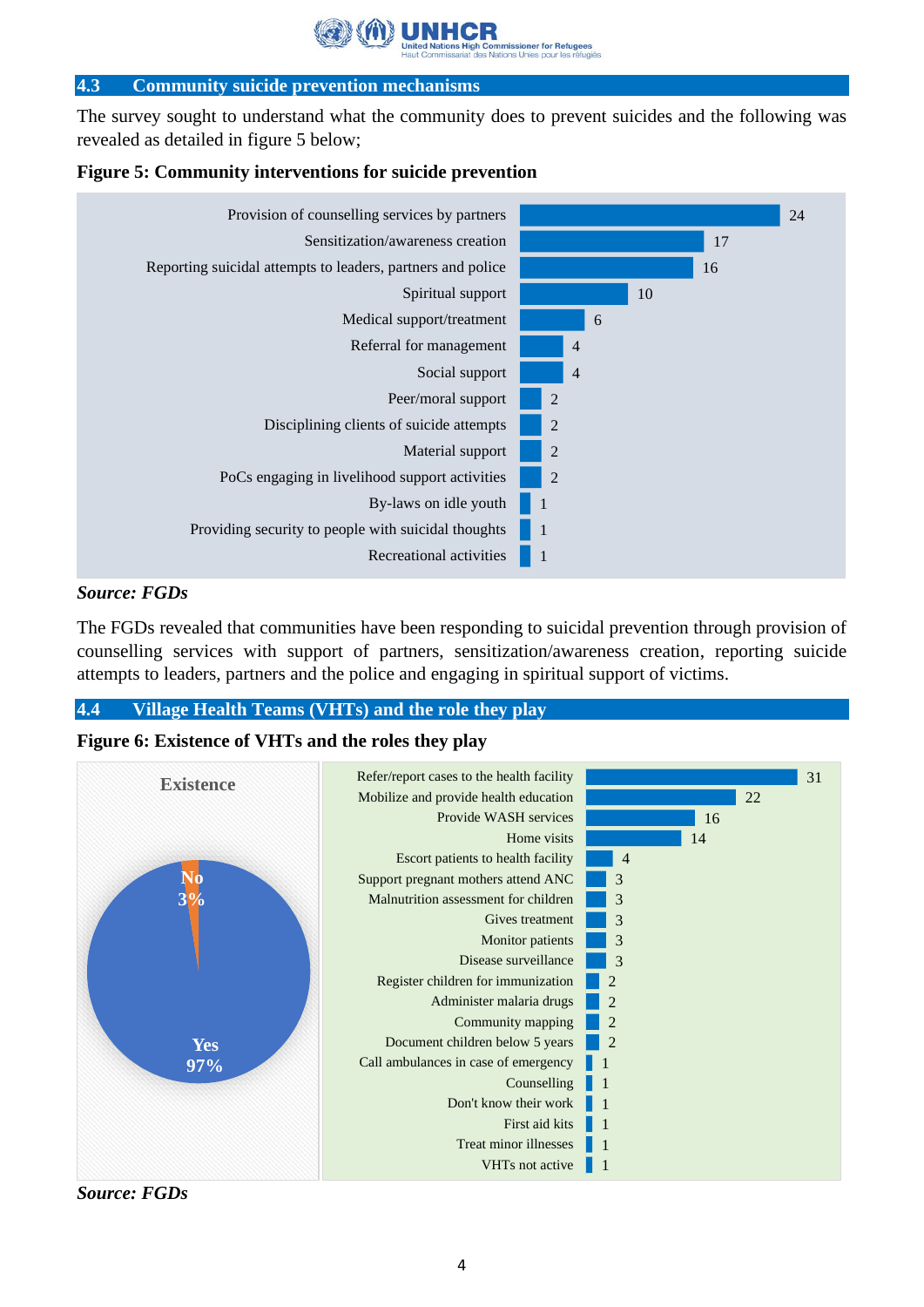

The FGDs revealed that there are Village Health Teams in the communities playing some of the following roles; referral/reporting of cases to health facilities, mobilization and provision of health education, provision of WASH services and conduct home visits among others as detailed in the figure 6 above.

#### <span id="page-7-0"></span>**4.5 Meaningful access/challenges in accessing Mental Health Services**

<span id="page-7-1"></span>



#### *Source: Key Informant Interviews*

The key informants cited shortage of drugs, long distance to health facility, transport challenge, language barriers and stigma are main difficulties PoCs face in accessing MHS caused by health workers attitude, inadequate ambulances, drug stockouts, long distance to the Health Facilities and ignorance of PoCs about MHPSS among others as detailed in figure 7 above.



#### <span id="page-7-2"></span>**Figure 8: Remedies to mitigate the causes of difficulty in accessing MHS**

*Source: Key Informant Interviews* 

Some of the remedies advanced to mitigate the difficulties in accessing MHS include; increase in number of referral vehicles, awareness creation, recruitment of MHPSS Health staff, recruitment of interpreters, provision of facility for mental health and adequate drug supplies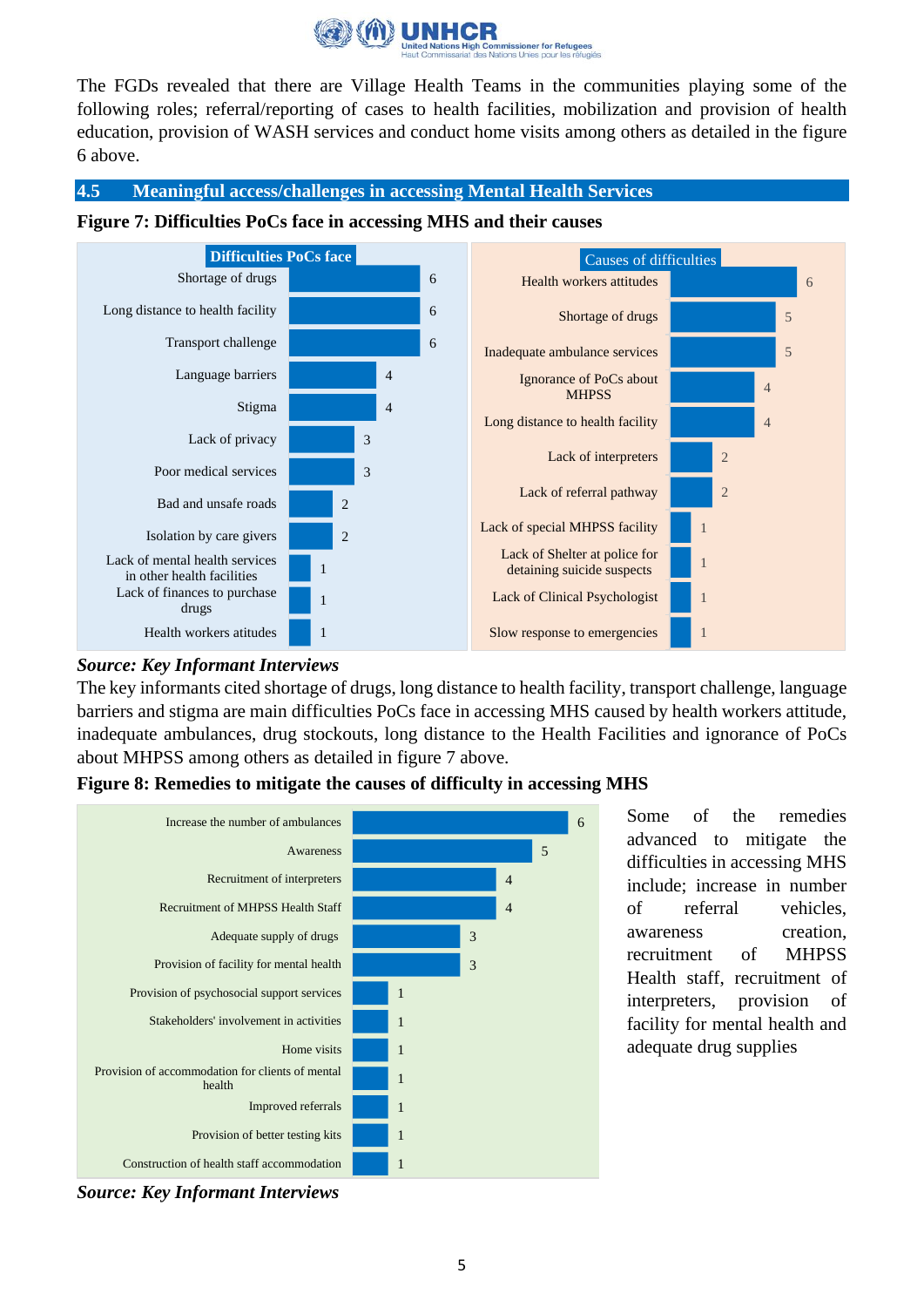er for Refug

#### <span id="page-8-0"></span>**4.6 The current situation of COVID-19 and its effect on the MHPSS coping mechanisms**

In the bid to understand how COVID-19 has affected the MHPSS coping mechanisms, the respondents cited the issues indicated in figure 9 below;

#### <span id="page-8-1"></span>**Figure 9: Effect of COVID-19 on the previously active MHPSS copying mechanisms**



*Source: Key Informant Interviews and FGD*

<span id="page-8-2"></span>**Figure 10: People's greatest source of support amidst COVID-19**



*Source: Key Informant Interviews and FGD*

The study reveals that the restrictive guidelines on COVID-19 coupled with reduction in food ration, closure of schools and the limited social interaction has immensely affected the existing MHPSS copying mechanisms.

It further reveals that people view food assistance, agriculture, partners' support, income generating activities, health services, livelihood support activities and awareness sessions including about COVID-19 as their greatest source of support.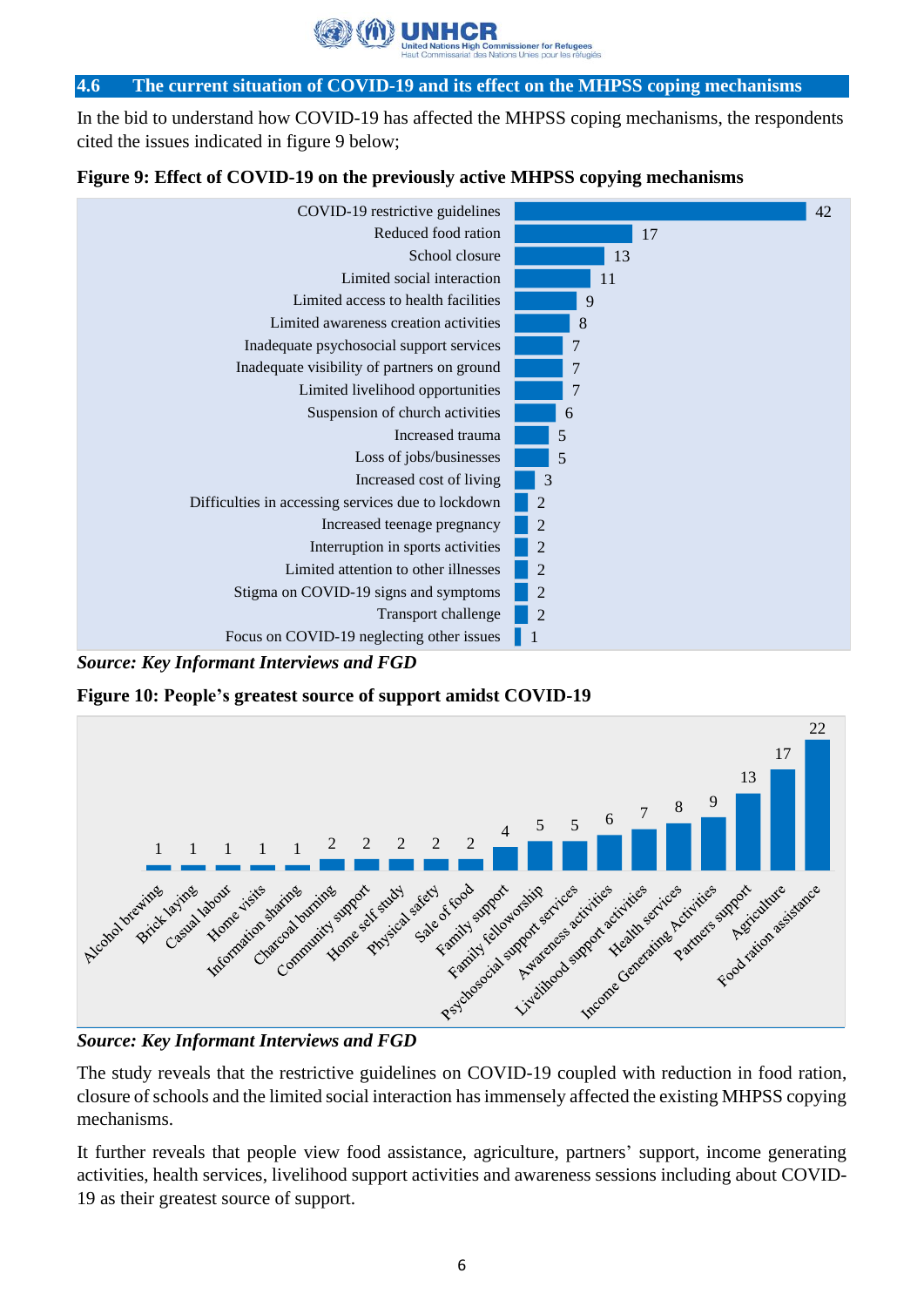r for Refu

#### <span id="page-9-0"></span>**4.7 Desired interventions to prevent or respond to MHPSS problems/needs of the PoCs**

The respondents cited the interventions enumerated in figure 11 below to prevent to respond to MHPSS problems/needs of the PoCs in their Settlements.

#### <span id="page-9-1"></span>**Figure 11: Preventive/remedial interventions on MHPSS problems/needs of the PoCs**



*Source: Key Informant Interviews and FGD*



**FGD** briefing for elderly and disabled at Ofua *III RWC I Offices, Rhino Camp* @Abusa UNHCR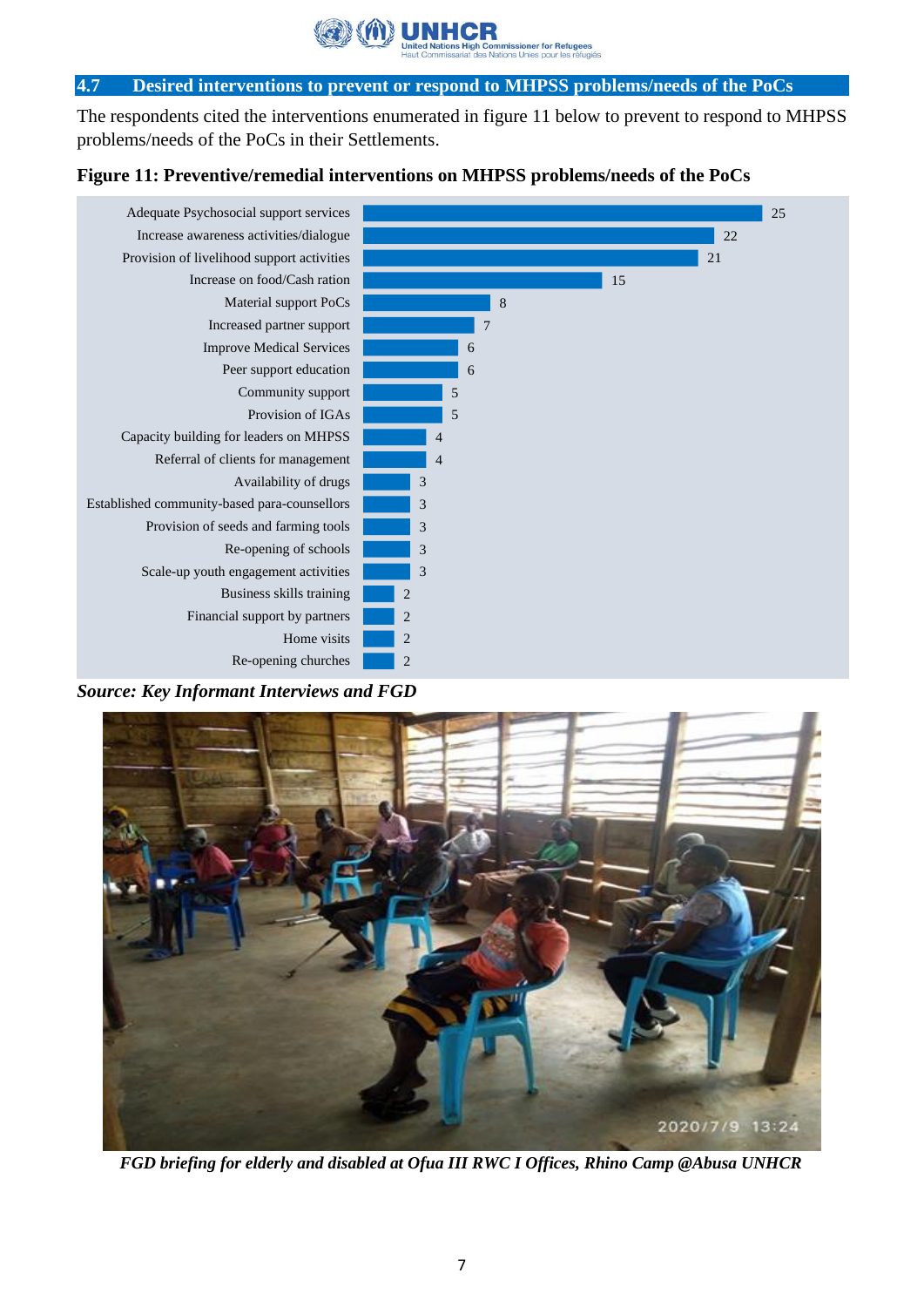

#### <span id="page-10-0"></span>**4.8 Knowledge and experience on filing complaints to UNHCR about misconduct of Staff**

The study sought to understand knowledge and experience on filling complaints to UNHCR about misconduct of staff or its partner staff. The following were the findings as detailed in the figure 12 below; **Figure 12: Knowledge and experience on filing complaints**

<span id="page-10-2"></span>

*Source: Key Informant Interviews and FGDs*

The study reveals that PoCs know how to file complaints to UNHCR about misconduct of its staff or partner staff but majority of them never filed any complaints though they feel comfortable doing so. However, the few who feel uncomfortable to file complaints cited reasons like; fear of retaliation, not knowing where to report, threats by perpetrators, no response and not knowing the toll-free line among others.

#### <span id="page-10-1"></span>**Summary of Findings**

This study showed that people commonly overwhelmed with psychosocial challenges and suicidal ideation are youth, women, PWDs, single parents, UASC and the elderly and are unable to cope with the situation or function normally.

The survey revealed that the greatest source of distress and suicidal ideation includes SGBV especially intimate partner violence, limited access to basic needs, reduction in food and cash assistance, drug abuse and limited support from parents or caregivers, The study further revealed that some efforts have been put in place by different actors to mitigate distress and suicidal ideation among the persons of concern. These include counselling by community leaders and partners, community sensitization and dialogue, assistance from humanitarian partners, livelihood support activities and timely reporting to police, partners and Refugee Welfare Councils (RWCs) among others.

The study further shows the interventions to support people without adequate care e.g. isolated persons, SGBV survivors and or separated children, includes material support, PSN support with shelter and services, counselling from community leaders and partners, livelihood support activities, medical support, reporting/referral of suicide cases to police, partners, RWCs and general community support.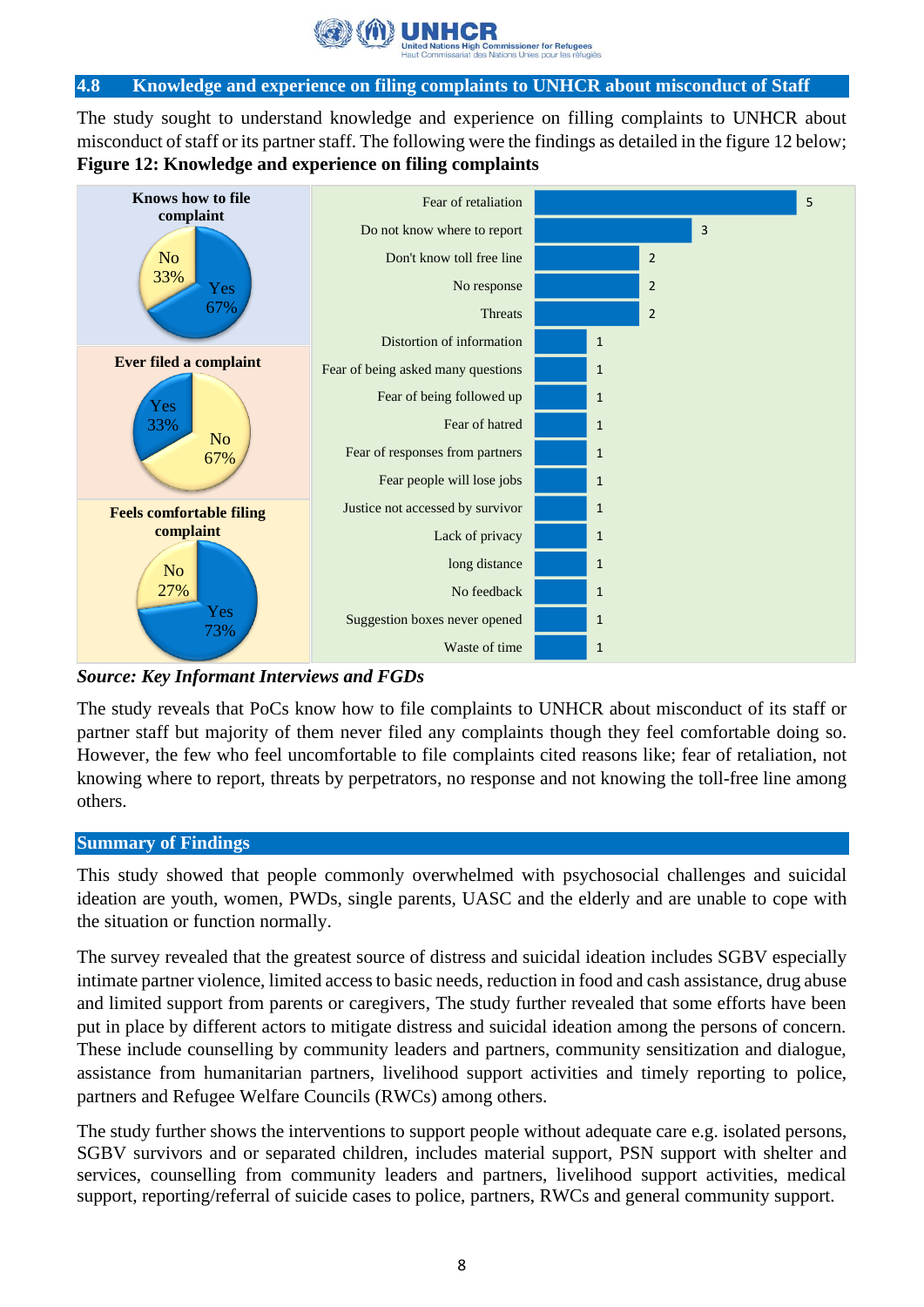

The study listed community mechanisms on suicide prevention including provision of counselling services with support of partners, sensitization/awareness creation, reporting suicide attempts to leaders, partners and the police and engaging survivors in religion related activities.

The focus group discussions also revealed that Village Health Teams are playing the roles such as referral/reporting of cases to health facilities, mobilization and provision of health education, provision of WASH services and conducting home visits among others.

The study exposed challenges in accessing mental health services in the two Settlements. As cited by the key informants, these challenges include shortage of drugs at existing health facilities, long distances to health facilities, transport challenges including limited ambulances/vehicles, language barriers, stigma, health workers attitude, drug stockouts and ignorance of PoCs about MHPSS among others.

The study shows that key remedies to mitigate difficulties in accessing mental services include increase in number of referral vehicles, awareness creation, recruitment of MHPSS staff, recruitment of interpreters, provision of facility for mental health and adequate drug supplies.

The study shows the current situation of COVID-19 affected MHPSS coping mechanisms due to restrictive guidelines on COVID-19 coupled with reduction in food ration, limited church activities, closure of schools and the limited social interaction. It further reveals that people now see food assistance, agriculture, partners' support, income generating activities, health services, livelihood support activities and awareness sessions including about COVID-19 as their greatest source of support now.

#### **Conclusion**

<span id="page-11-0"></span>In conclusion, Mental Health and Psychosocial problems affected a large segment of the refugee population in the Settlements, with the most affected being the youth, women PWDs, single parents and unaccompanied minors.

The main causes identified were domestic violence specifically among intimate partners, reduction of in-kind food and cash for food assistance, COVID-19 restrictive guidelines and lack of partners support to Persons of Concern.

The challenges identified during response to mental health cases were identified as inadequate funding to implement mental health programs, lack of specialized mental health unit to handle cases, inadequate drugs at the facilities, inadequate ambulance to respond to emergency mental health cases.

The proposed interventions include lobbying for funds to implement MHPSS programs, scaling up access referral vehicle for mental health clients, strengthening the capacity of VHTs, other community structures to identify and refer cases for management, conducting mass awareness on MHPSS to persons of concerns, provision of specialized mental health units with qualified staff, provisions of alternative livelihood support activities and material support to clients are key in addressing the mental health and psychosocial support needs of clients and PoCs in Arua Operation.

#### **Key Recommendations**

<span id="page-11-1"></span>The following recommendations have been advanced for Improved Mental Health and Psychosocial Support Services;

- Lobby and advocate for MHPSS funds, partner to implement comprehensive Mental Health and Psychosocial Services for refugees, the fund to cover comprehensive mental health package.
- Establishment of specialized mental health unit in the Settlements; the mental health unit to be created with fully equipped specialized qualified staff.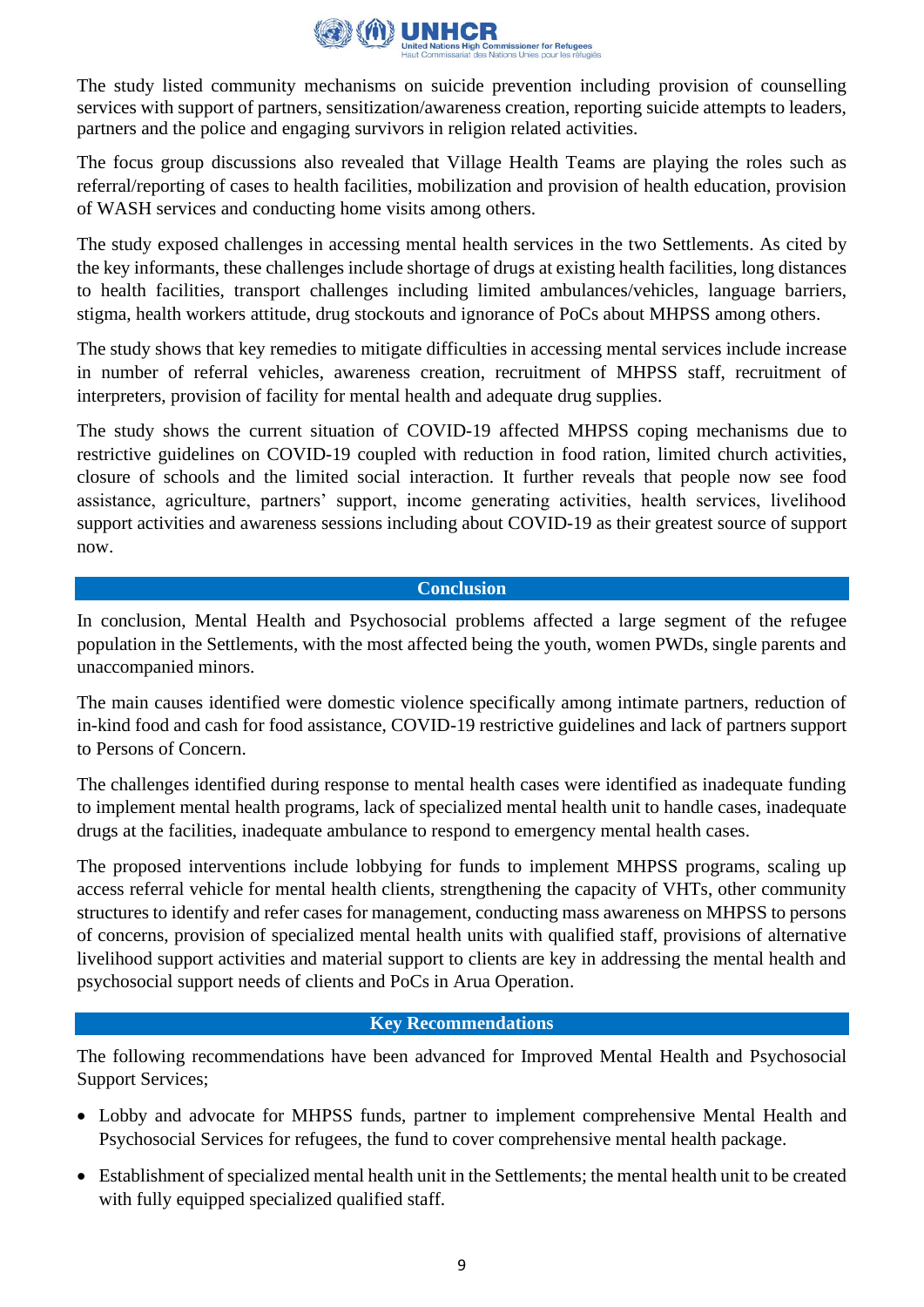

- Adequate provision of mental health drug stocks and treatments for clients and other equipment to enhance effective mental health service provision as well as conduct regular home visits to clients to ensure adherence to treatment and continuously conduct family therapy and community awareness to eliminate stigmatization of clients with mental health problems.
- MHPSS partner such as TPO to map available community structures including village health teams and strengthen their capacity to enhance early identification of suicide cases, timely referrals for management as well as provide basic psychosocial first aid to clients as well as monthly share the statistics for suicide cases to inform interventions.
- Provision of specialized mental health vehicles to respond to mental health related emergencies in the refugee Settlements, having this in place will enhance timely response to cases, and clinical psychologists and doctors to give priority and attention to mental health cases at the different facilities.
- UNHCR, OPM and Partners to advocate for more livelihood support activities in the community for PoCs in order to respond to the livelihood support needs of clients and PoCs in Rhino camp and Imvepi as well as boost their economic wellbeing while prioritizing clients of mental health.
- Provision of specialized education to children with mental health challenges, this offers equal opportunity for them to access education services.
- Enhance collaboration between Mental Health and Psychosocial Support partners.
- Adequate provision of material support to mental health patients to respond to the basic needs challenge faced.
- Targeted awareness raising with most affected populations such as the Youth, Women, PWDs, Single parents, UASC and the elderly who are overwhelmed with Mental Health and Psychological problems/suicide. Refugees and host community should both be targeted.
- Integrate SGBV messages in Mental Health and Psychosocial Support sensitizations.
- MHPSS partners to consider psychosocial support, family therapy for both clients and families caring for Persons with disability.
- MHPSS partners (such as TPO) to conduct proper training and orientation of interpreters that help in case management both in the community and at facilities.
- MHPSS partners to explore the different approach used in responding to mental issues depending on the nature and harmonize delivery of mental health services to PoCs.
- Partners referring cases to MHPSS partners should closely follow up cases for feedback.
- MHPSS partners to enhance the screening for clients in all the settlement for advanced MHPSS
- Coordination of MHPSS partners should be improved including through monthly MHPSS Sub-Working Group meetings.
- The MHPSS partner to coordinate closely with Health partner to enhance timely access to drugs and treatment of clients.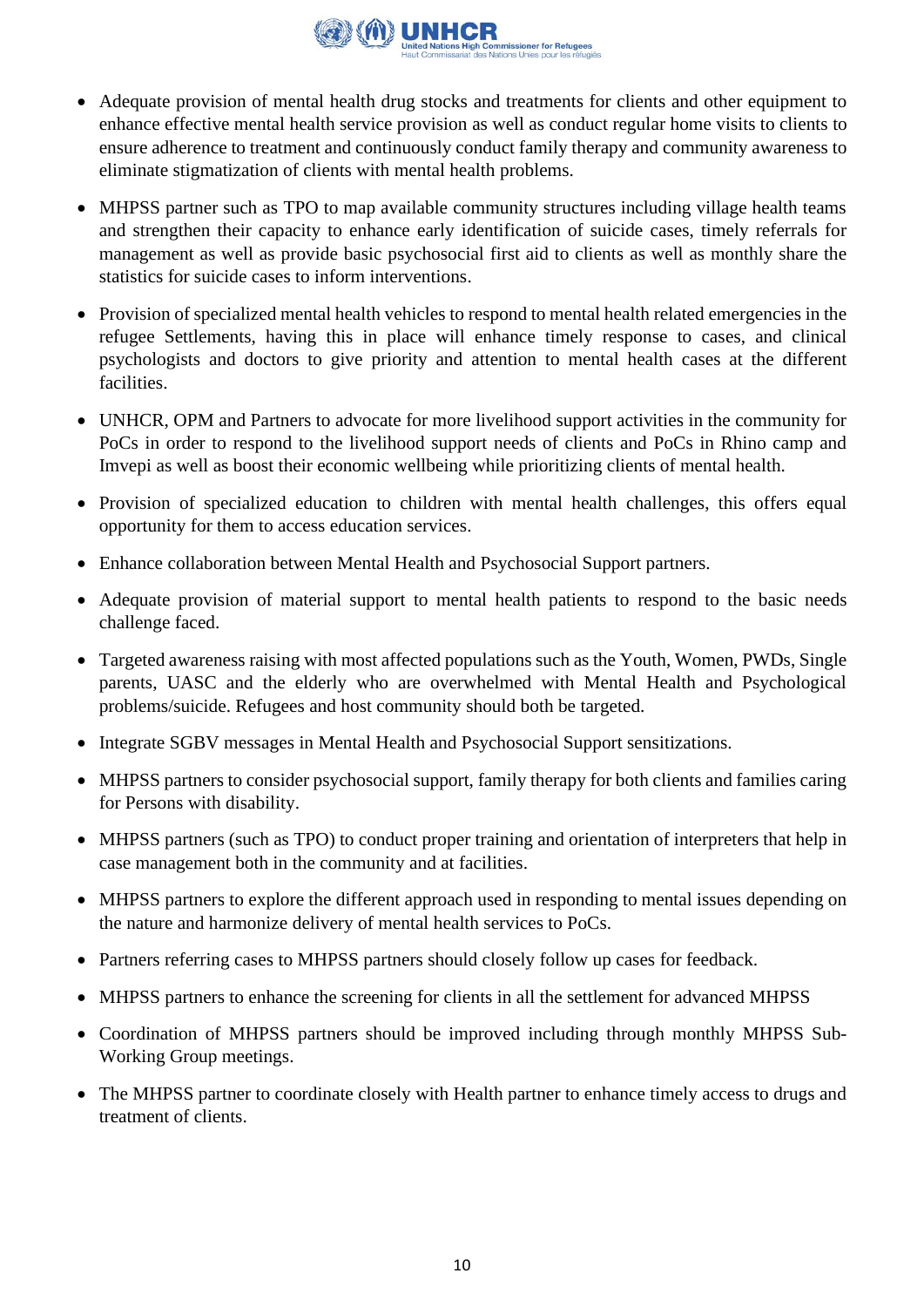

#### **Annex I: Focus Group Guide (FGD)**

#### <span id="page-13-0"></span>**Introduction**

The purpose of the discussions is to better understand the factors leading to increased Mental Health and Psychosocial problems faced by persons of concern in the Refugee Settlement. The recommendations arising from the discussions will help in designing appropriate preventive and response strategies for improved prevention and response to Mental Health and Psychological problems or needs of women, men, boys and girls.

#### **Category of respondents**

- **FG1: Girls aged 12 to 17 years old, including those in school and out of school**
- **FG2: Boys aged 12 to 17 years old, including those in school and out of school**
- **FG3: Women aged 19 to 45 years old**
- **FG4: Women aged 45+ years old**
- **FG5: Men aged 19-45 years old**
- **FG6: Men aged 45+ years old**
- **FG7: Persons with disabilities**
- **FG8: Ethnic minorities**
- **FG9: Religious minorities**
- 1. Who is the category of people who seem to be most overwhelmed with Mental health and Psychological problems/suicide tendencies and unable to cope with the situation or function normally?
- 2. What do affected people see as their greatest current sources of distress, suicidal ideation (Root cause) and what is being done to address those sources?
- 3. What is being done to support people without adequate care and support e.g. isolated persons, SGBV survivors or separated children?
- 4. What does your community do to prevent suicides? Are there Village Health Teams (VHT) in your villages, and what roles do they play? (probe: home visits, health education, referral, escorting patients, surveillance and reporting) – self-protection mechanisms / existing capacities within the community / community-based protection mechanisms)
- 5. How has the current situation of COVID-19 affected the MHPSS coping mechanisms that were previously active? What do people see as their greatest source of support now?
- 6. What can be done to prevent and or respond to Mental Health and Psychosocial problems/ needs of POCs in your Settlement?
- 7. Do you know how to file a complaint to UNHCR about misconduct of staff or UNHCR partners? Has anyone ever filed a complaint? Do you feel comfortable filing a complaint? If not, why not?
- 8. Is there anything else you would like to tell us?